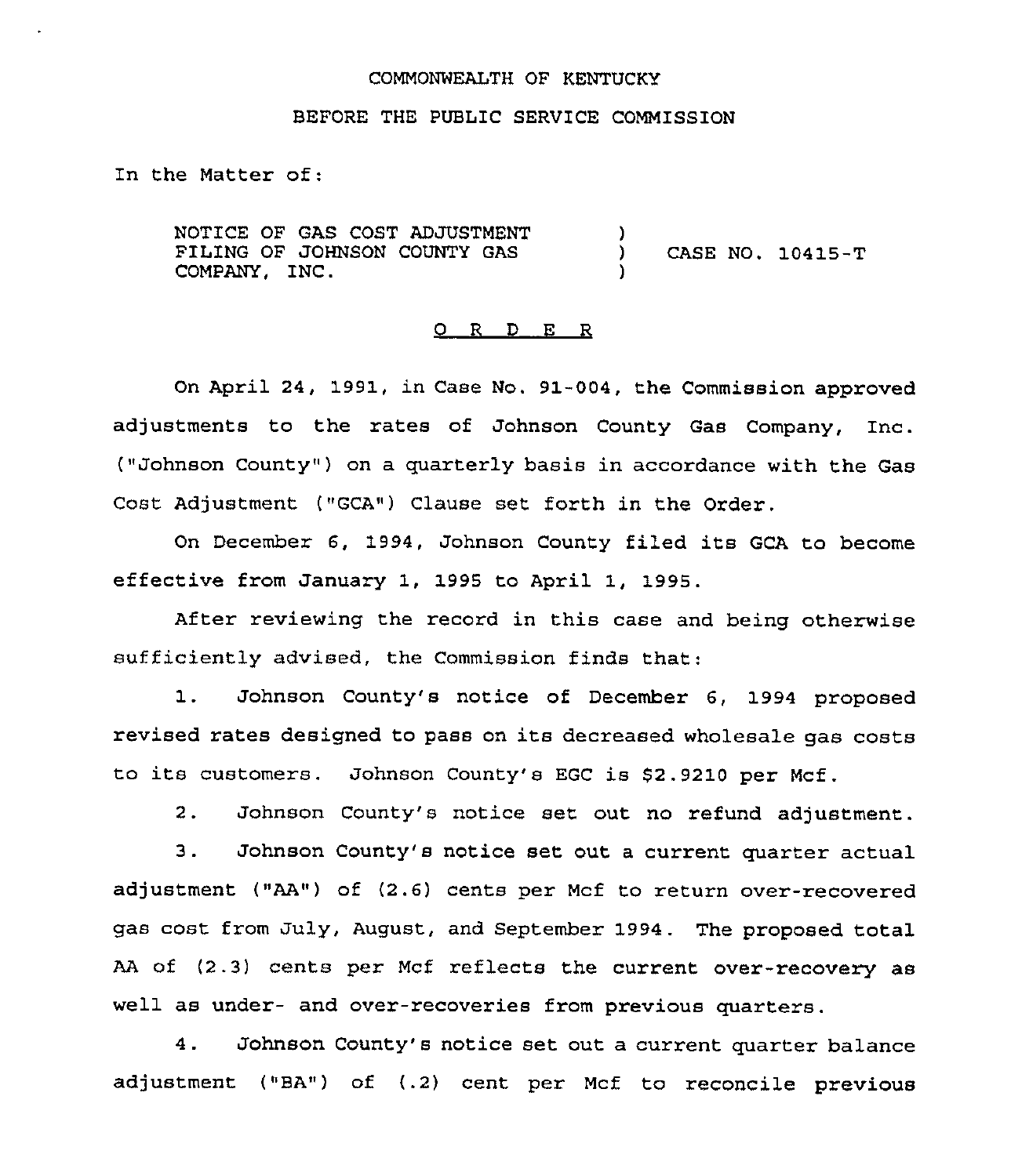adjustment variances. Johnson County's total BA of .2 cent per Mcf is designed to incorporate the current and previous quarters' BA.

5. These adjustments produce <sup>a</sup> gas cost recovery rate of \$2.9000 per Mcf, 14.20 cents per Mcf less than the prior rate.

6. The rate adjustment in the Appendix to this Order is fair, just, and reasonable, in the public interest, and should be approved. Pursuant to KRS 27B.180, Johnson County requested a waiver of the 30-day notice requirement. The rates in the Appendix should be approved for service rendered on and after the date of this Order.

IT IS THEREFORE ORDERED that:

1. The rates in the Appendix to this Order are fair, just, and reasonable, and are effective for service rendered on and after the date of this Order.

2. Within 30 days of the date of this Order, Johnson County shall file with this Commission its revised tariffs setting out the rates authorized herein.

Done at Frankfort, Kentucky, this 4th day of January, 1995.

PUBL1C SERVICE COMMISSION

<u>| ([w.</u>

Vice Chairma

 $K$  Breathat Commlssione

ATTEST:

e

Executive Director